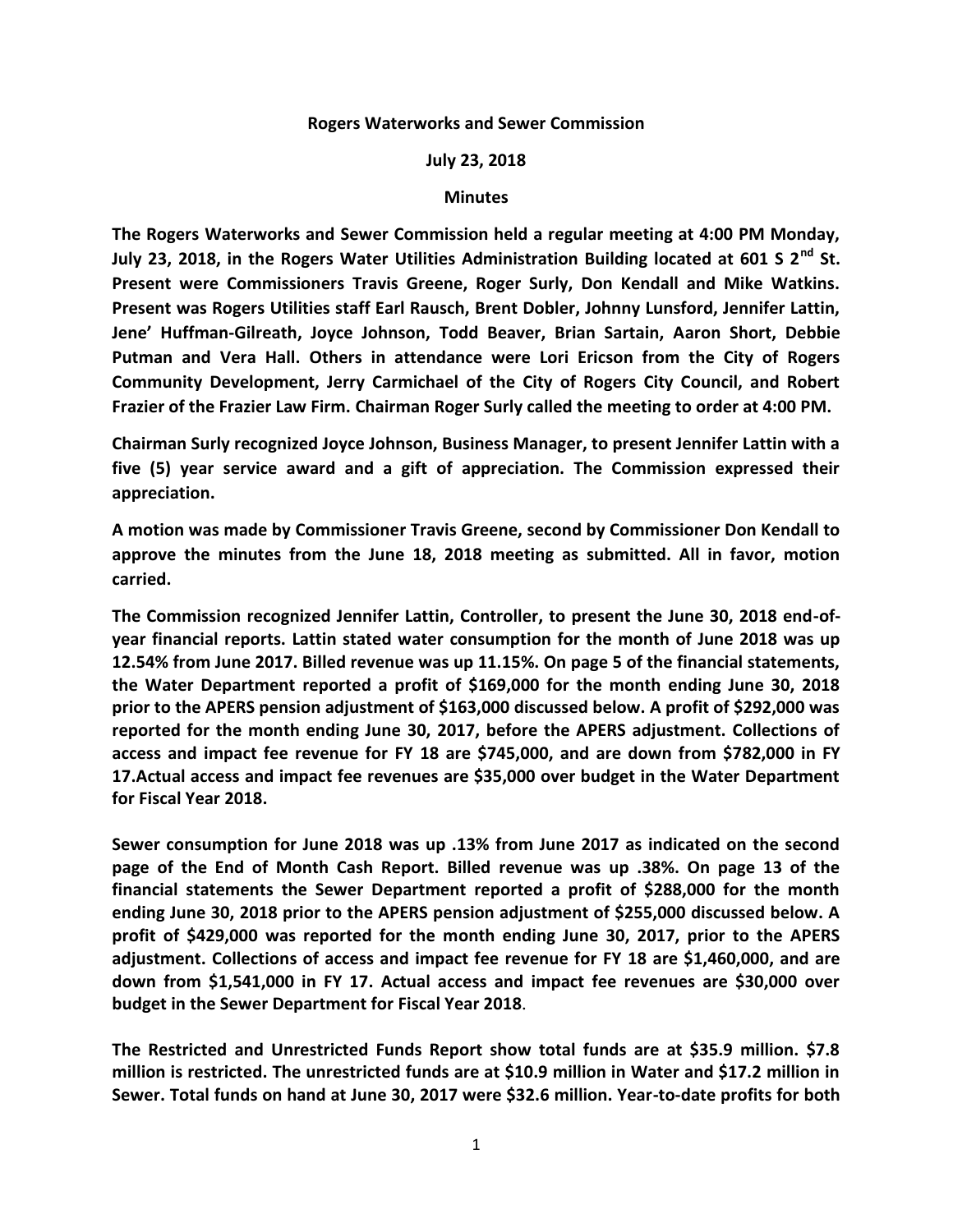**the Water and Sewer Departments are less than the prior year but ahead of budget. As referred to previously, the most recent APERS pension information is included in the June 2018, fiscal year-end financial statements. The APERS pension adjustments result in a reduction of excess revenues over expenditures of \$163,000 in the Water Department and \$255,000 in the Sewer Department. This reflects an increase in Rogers Water Utilities' proportionate share of the net pension liability, a lower discount rate used by APERS (from 7.50% to 7.15%), as well as an increase in the overall APERS net pension liability. Chairman Surly asked if RWU will be required to fund the additional APERS pension liability or expense. Lattin stated, at this time, RWU does not fund the APERS unfunded liability or expense; RWU records the information only. The only cash outflow for RWU relating to APERS are the required annual contributions at a rate set by APERS. This rate is updated each year by APERS and is a percentage of gross wages.**

**Lattin also stated that the total annual consumption increased in FY 18 from the prior year by 3.20% in the Water Department and 2.06% in the Sewer Department. Customer count during FY 18 increased 1.81% in the Water Department and 1.69% in the Sewer Department. There were no questions.** 

**Chairman Surly recognized Brian Sartain, Utility Engineer for the presentation of the June Engineering Report. Sartain stated that plan reviews for the previous month had been slower than usual and that most submittals had been subsequent reviews of plans. Year to date, the number of reviews have been similar to the recent couple of years. The Monte Ne Road work is near completion; Bellview Road is under construction, and several large jobs including Pleasant Grove Road, Walnut Street, Annexation area waterline extensions and Shadow Valley Lift Station improvements are in the design phase. RWU is awaiting signed agreements from ARDOT before proceeding with utility relocations on I-49/71B Interchange. The RWU Field Operations Improvements Project will include the addition of a canopy to house field equipment, and the project will also remove the fuel tanks and dispenser that is no longer needed from the operations yard. RPCF Train 1 Rehabilitation is moving smoothly. RWU and CHC, the construction manager, received subcontractor bids for the RPCF Solids Handling Facility Improvements. Presentation of 60% plans and a Guaranteed Maximum Price will be presented at the next commission meeting. Sartain displayed photos of the progress on the Blossom Way Sanitary Sewer Repair Project, stating that groundwater has been a constant issue but work is progressing as planned.**

**Chairman Surly recognized Todd Beaver, RPCF Manager for the presentation of the RPCF Reports. There were no issues with meeting plant permit. IPT issue SEO requested bypass to do repairs and are now back operational. Sent out our solids testing and FOG Program got out to all school traps for inspection and the FOG Program is back active again. Plant significant events, I and I are greatly reduced due to dry weather and plug in the repair. Some days were below 7 MGD. The Plant did have a failure on clarifier 2 that we were able to have repaired. Clarifier 1 also had the same failure previously but we were only able to**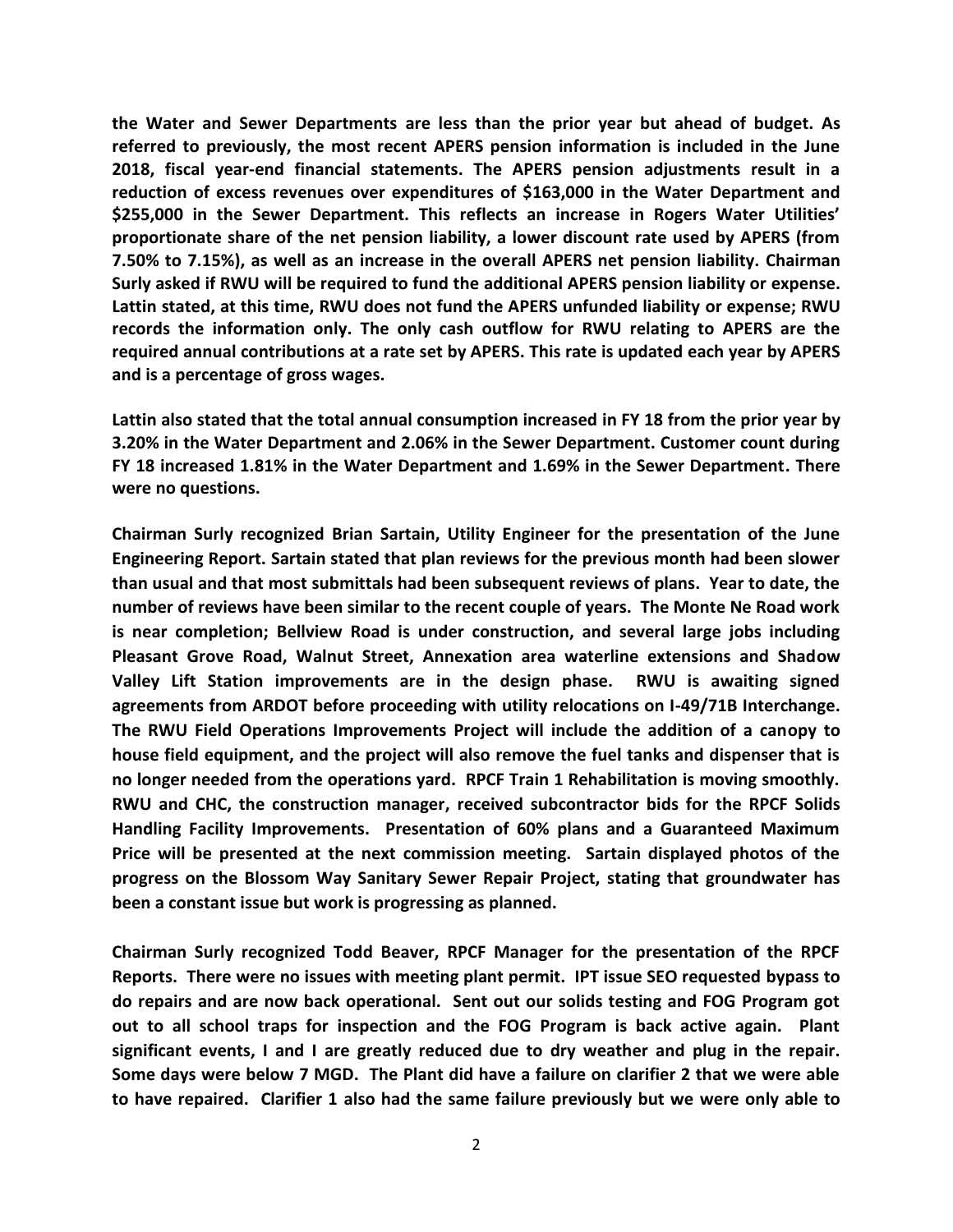**put a band-aid fix on it due to flows. We are concerned about clarifier 4 having the same issue since it is the same equipment installed at that same time. We cannot take that train down currently for repair. We are trying to come up with a repair plan. Failing at the pivot point is where the coating is worn away rusting the bolt holes out. RAS pump is out for repair, currently running online with the spare. The 150 HP aerator motor failed, and we were able to replace with the onsite spare motor. This motor has given us problems since I've been at RWU. The motor will be sent out for repair and be available for a spare as soon as possible. There were no questions.**

**Chairman Surly recognized Brent Dobler, Operations Manager for the presentation of the June Operation Reports. Dobler said as of last Friday, RWU had cctvd the remaining length of 42" beyond the failed pipe area along Blossom Way Creek and found no significant inflow or damage. It appears once again, that the failed pipe was a localized event. Dobler showed a graph representing the meter read times/cycle. There has been a marked decrease in read times since the meter change out began. RWU has installed over 10,000 new meters in the last two years. Dobler pointed out that RWU has four (4) meter reading cycles per month, with cycle four (4) being the largest. The meter readers have one week to read all of the meters in that cycle regardless of the number of meters in that cycle. Three (3) years ago, RWU barely had enough time to read cycle four (4) due to the high number of meters in the cycle, and the fact that most of the meters were the old touch read meters. RWU started replacing meters in cycle four (4) immediately to drop the amount of time required to read this cycle. After cycle four (4) was brought down to a manageable read time, other routes were started as well. RWU now has much more time for meter readers to not only read the meters, but to also install meters themselves in high hazard areas or other areas they deem as appropriate. Dobler then showed three (3) more graphs. He explained that RWU monitors and tracks their "top 60" customers on a monthly basis. Dobler showed the commission a graph referring to another water utility that is partially supplied by RWU, indicating that when the meter was first turned on, and the next three (3) years of use. The water usage shown was steady and showed that this customer currently did not have any significant trends. The second graph shown from a local ice company was highly seasonal. Dobler pointed out a section of the graph where the usage was "0" for one entire month. When RWU saw this, they contacted the customer to find out that maintenance was being done. Once the equipment was back up and running, the usage continued and was highly correlated to the prior year's usage. The third graph showed usage from a large industrial customer and showed the usage had trended downward since last October. Upon seeing this, RWU contacted the customer and was informed that they had instituted a water conservation program. This let RWU know that there was not a meter problem, but to include this information in the next year's budget. The June 2018 average daily water usage was 13.2 MGD with a single daily use high of 14.8 MGD. There were no questions.**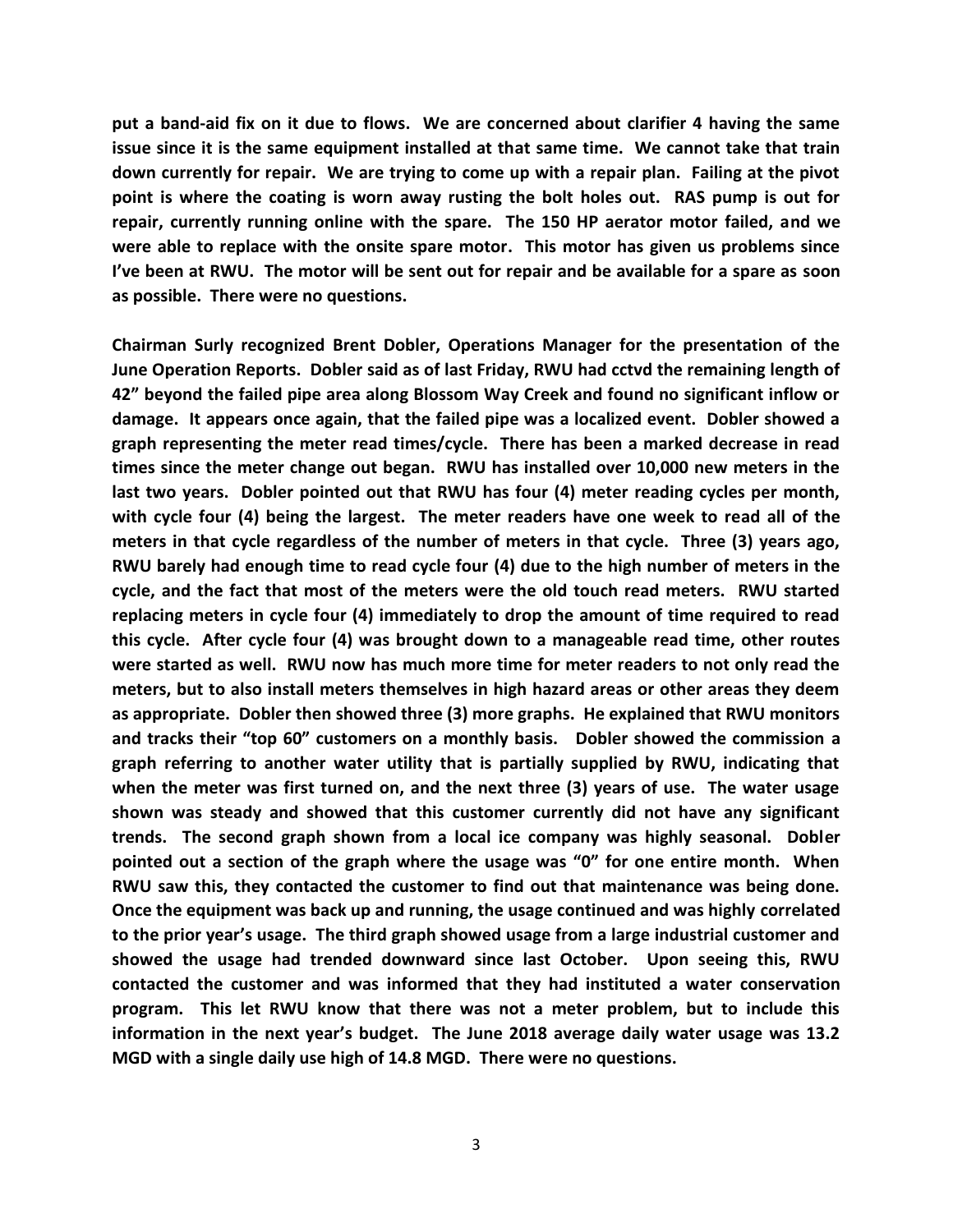**Chairman Surly recognized Todd Beaver to present Resolution No. 18-06 for Renewal of a Contract for Purchase and Removal of Biosolids from RPCF. There are no changes other than adding another year. There are no issues with the current contractor Jason Hickman d/b/a Hickman Hay and Cattle and they have met our needs. Commissioner Travis Greene made a motion, second by Commissioner Mike Watkins to approve Resolution No. 18-06 as submitted. All in favor, motion carried.**

**Beaver continued with presentation of Resolution No. 18-07 approving the purchase and installation of certain WAS pumps for use at the RPCF Clarifiers 1 & 2; authorizing expenditure of funds for the purchase; waiving competitive bidding and for other purposes. The pumps currently in use have been discontinued and the replacements are a new technology and very expensive. A review of available technology found this technology to handle solids with chopper pumps. Vaughn is the best in this area and doesn't have a comparable competitor. Being a single dealer, competitive bidding would only yield one bid. Chairman Surly asked for the total price. Beaver answered three (3) RAS and one (1) RAS pump installed is \$98,000. Chairman Surly asked if it was in the new budget, Beaver replied yes and the amount was under budget. A motion was made by Commissioner Travis Greene and second by Commissioner Don Kendall. All in favor, motion carried.**

**Chairman Surly recognized Jene' Huffman-Gilreath, Shares Services Manager to present Resolution No. 18-08 renewing a contract for Janitorial Services with Janstaff, Inc. for the Rogers Water Utilities. This renewal is for an additional one (1) year extension of the current contract. The 2018-2019 contract price includes a \$44/month increase for basic services. The monthly total for basic services is \$1,519.25. A motion was made by Commissioner Mike Watkins, second by Commissioner Don Kendall to approve Resolution No. 18-08 as submitted. All in favor, motion carried.**

**Chairman Surly recognized Brian Sartain for presentation of bid results for the 10th & Rozelle Water & Sewer Replacement/Shores Ave Waterline Extension Project. The engineer's estimate was \$555,487.50. Two bids were received. The low bidder was Goins Enterprises at \$759,180.00. The 2nd low bidder was Robert Kraus Construction at \$857,807.00. Staff believes that the bids were high due to the current workload of utility contractors and the timing of the bid with two other large utility projects bidding the same week in neighboring cities. Staff recommended rejection of the bids. Commissioner Don Kendall made a motion to reject all bids as management requested, all in favor motion carried.**

**Sartain continued to present a proposed change order for an hourly fee adjustment to the engineering contract amendment with Ollson Associates (formerly McGoodwin, William & Yates) for the Rogers Wastewater Treatment Plan Structural Analysis and Improvements. Sartain stated that due to the nature of the rehabilitation project, multiple unforeseen items have required the engineer's attention during the construction process and expenses have exceeded the contracted amounts. A conservative estimate of the hourly fees for the engineer to continue construction observation services through the project completion is**